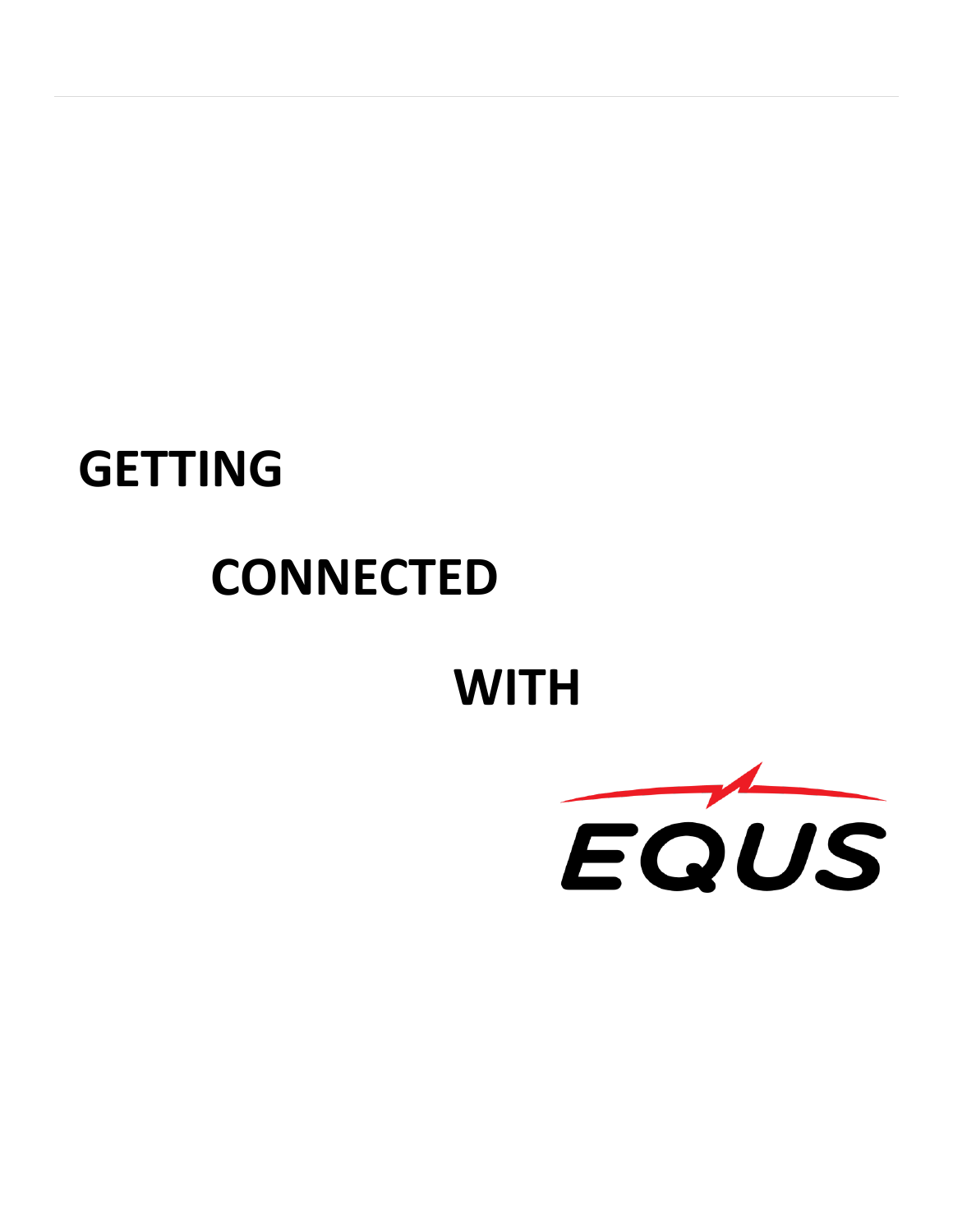### **Table of Contents**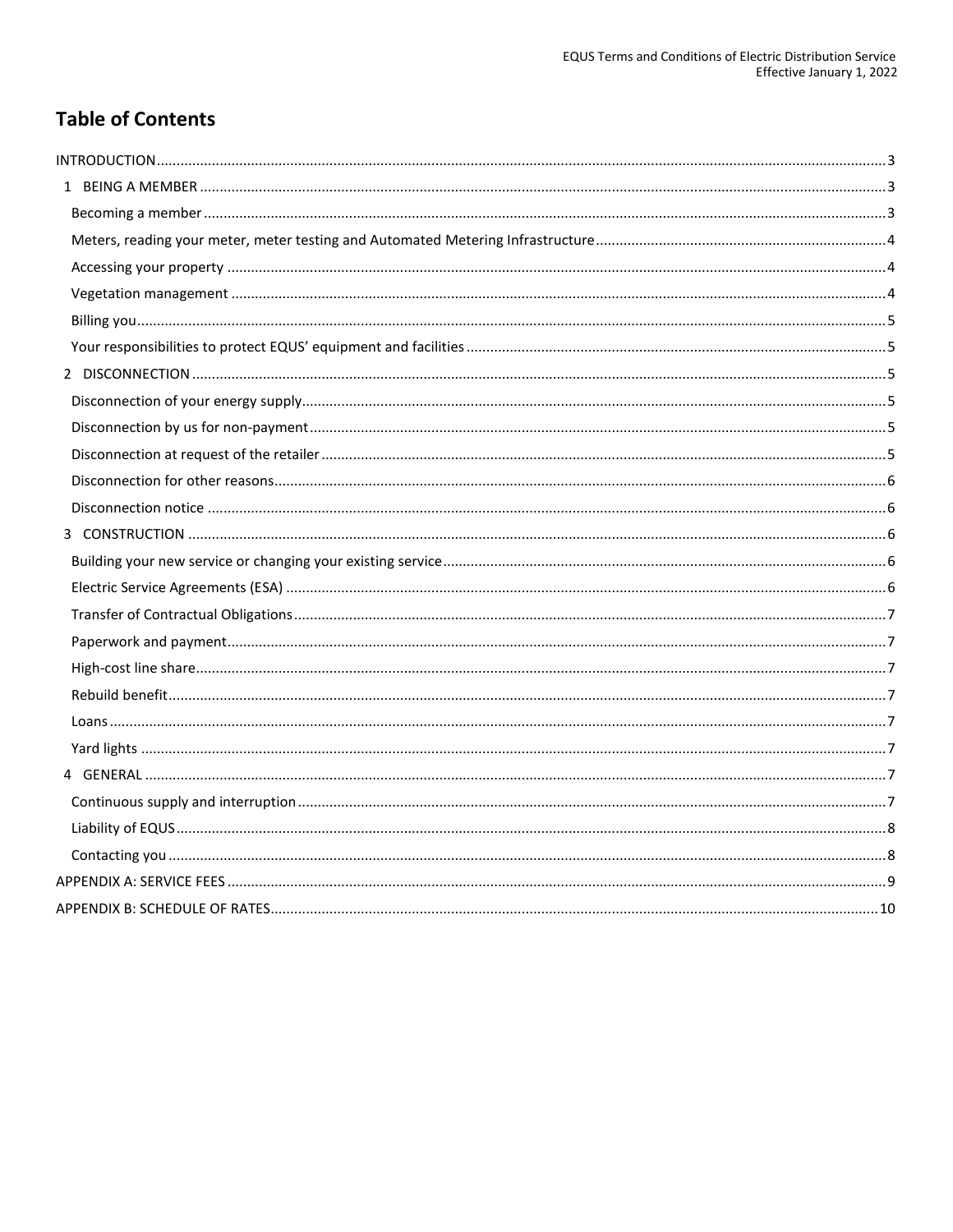#### <span id="page-2-0"></span>**INTRODUCTION**

Throughout these Terms and Conditions of Distribution Service, use of the term "you" or "your" refers to a person who establishes membership with EQUS, including its affiliates, landlords, successors, or assigns as the context requires. Use of the term "us", "we", or "EQUS" refers to EQUS REA Ltd. or any of its affiliates, successors, or assigns (or any or all of them) as the context requires.

This information sets out our Board-approved Terms and Conditions of Distribution Service, which describe our mutual responsibilities. It is important that you read and understand this information because, as a member, you agree to abide by these Terms and Conditions, as amended from time to time.

These Terms and Conditions form part of EQUS' Distribution Tariff and are subject to all applicable legislation and EQUS' by-laws and policies. EQUS will provide all standard services according to its Distribution Tariff. All additional services, including payment for these services, are set out in Appendix A: Service Fees. We also file these Terms and Conditions (and any amendments) with the Alberta Utilities Commission for information purposes and post the current Terms and Conditions on our website: [www.equs.ca/](http://www.equs.ca/)terms.

We invite you to contact us if you have any questions or concerns.

#### <span id="page-2-1"></span>**1 BEING A MEMBER**

<span id="page-2-2"></span>You become a member when you make arrangements with us for electric distribution service, either by installation of a new service, moving into a property EQUS currently serves, or choosing to transfer to EQUS as your electric distribution service provider. You may be asked to sign an Electric Service Agreement and sign a utility right-of-way. By receiving service from EQUS, you agree to be bound by these Terms and Conditions and it is your agreement with EQUS for the delivery, acceptance, and payment for electric service under our Rate Schedule and these Terms and Conditions. You also agree that if required by law, EQUS may disclose to FortisAlberta the fact of your membership in EQUS.

EQUS is and remains the owner of all facilities necessary to provide distribution services to its members. Payment by you for the installation of these facilities or use of an existing service does not entitle you to any individual ownership of these facilities.

If more than one person owns the property, these Terms and Conditions will apply to each of you individually, as well as to all of you jointly.

EQUS may be unable or unwilling to commence or continue to provide you with distribution service, specifically if you do not have the proper permits in place, credit issues have been identified, or other requirements have not been met.

#### **Information we require from you**

To ensure that you receive superior distribution service, EQUS will require information from you including, but not limited to, your service requirements, credit information, and some personal information. It isimportant to provide accurate information and to advise us immediately of any changes. Personal information provided by you may be used for a number of purposes, including:

- confirming your identity,
- administering your account which includes billing, sending you notices or contacting you,
- credit verification, and
- improving our member service, including monitoring and following up inquiries and complaints.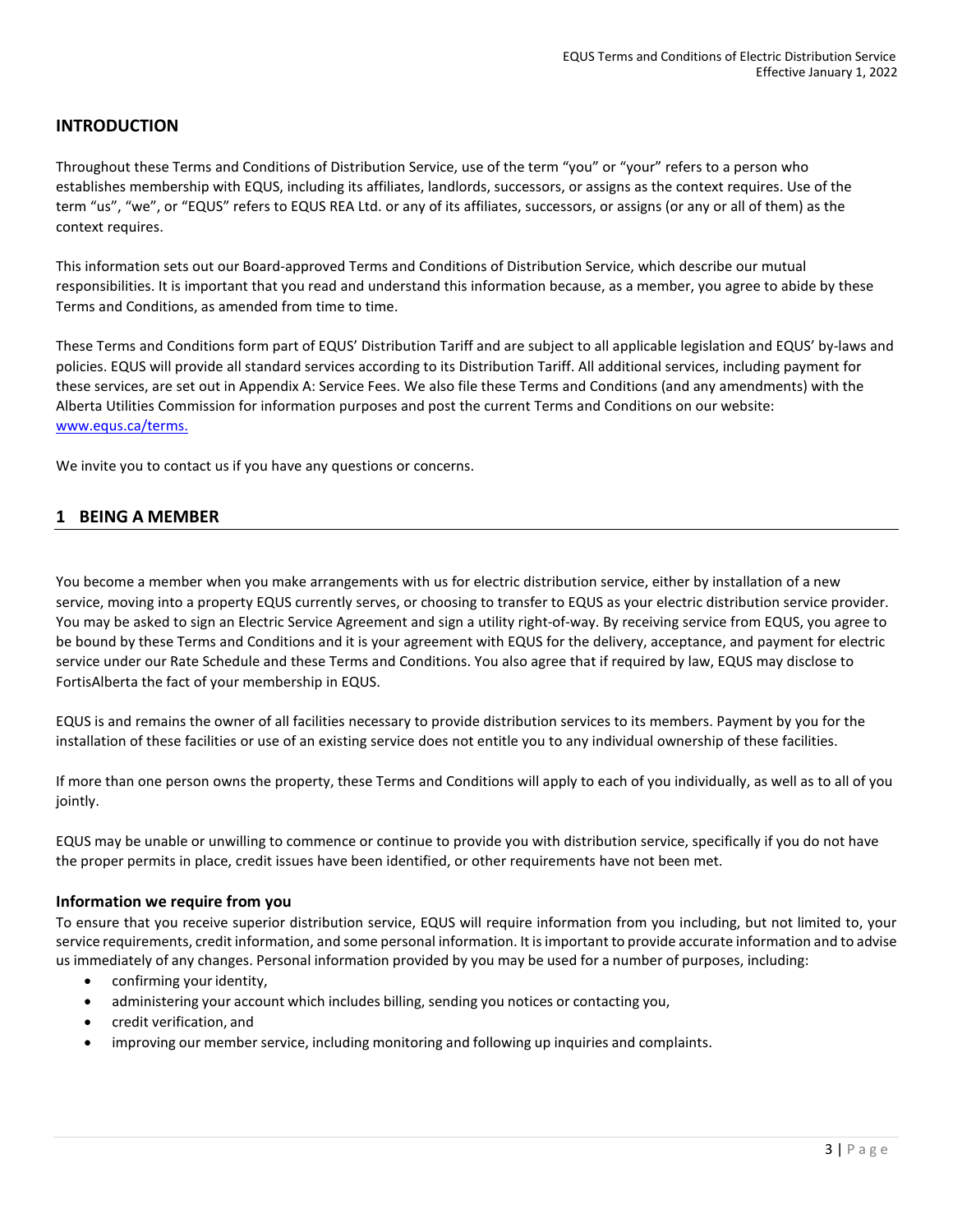EQUS will protect your personal information and will fully comply with Alberta's *Personal Information Protection Act*. This means that EQUS will not disclose your personal information to anyone unless:

- you authorize us to do so; for example, by naming somebody as an authorized person on the account,
- it is being provided to a collection agency in the event you default on your payment(s), or
- it is required by a government agency or by law.

We record telephone conversations we have with you to maintain accurate records. We may also use recordings to train our employees and to meet our obligations under the *Code of Conduct Regulation*.

If your account with EQUS is in your name alone, we will not share any information about that account with anyone other than you unless you authorize us to do so. If you want to appoint an 'authorized person' to act on your behalf, you will be required to complete a 'Consent to Release to Another Person' form prior to EQUS releasing any information about you or your account.

#### <span id="page-3-0"></span>**Meters, reading your meter, meter testing and Automated Metering Infrastructure**

The metering equipment on your property is owned and maintained by EQUS. If the existing metering equipment is not suitable for your needs, you will be responsible for the costs of installing new or altering existing equipment.

EQUS needs your power bill to be as accurate as possible. EQUS uses automated metering infrastructure (AMI), which is an integrated system of smart meters, communication networks and data management systems that enables two-way communication between your meter and EQUS staff. Each device has a unique identification number which is associated with your account and which is then transmitted along with the meter reading to EQUS staff. All AMI equipment is safe and all EQUS AMI devices are certified to meet government and professional safety standards and operate well within Health Canada's wireless signal guidelines.

In the event EQUS' AMI is not functioning properly or if a physical meter reading of your meter is required as determined by EQUS, an EQUS employee will visit your property.

We will arrange to have the meter on your property tested if you think that it is faulty. If the meter is not operating within accepted industry standards, and the fault was not caused by you, we will pay all costs of replacing or repairing the meter including the testing. A charge may apply if the meter is found to be measuring the supply of energy within accepted industry standards.

Tampering with a meter is dangerous and is a criminal offence. You must take all reasonable steps to ensure no one tampers or interferes with your metering equipment, and you must tell us immediately if you become aware there may be a problem with your metering equipment; for example, if your bill is unusually low or the meter has stopped. You will be billed for the energy we estimate you would have used while your metering equipment was not reading correctly if:

- your metering equipment is tampered or interfered with or bypassed,
- you take advantage of metering equipment that is inaccurate or not operating correctly, or
- you cause, or allow someone else to cause, any other loss or damage to EQUS' equipment.

Other charges may apply, such as costs or losses we incur in investigating the interference and in replacing or repairing any damage to the metering equipment. EQUS may also cease or restrict the supply of energy and take legal action against you.

#### <span id="page-3-1"></span>**Accessing your property**

EQUS requires safe, unobstructed and easy access to your property and will require a utility right of way from you. 'Utility right of way' means we have the right to access and the right to go on, over or under your land for the purpose of construction, rebuilding, and upgrading, as well as maintaining and operating EQUS' utility services.

#### <span id="page-3-2"></span>**Vegetation management**

EQUS manages vegetation growth near its facilities, including the removal of trees and brush. EQUS is responsible for managing vegetation that encroaches upon all high-voltage lines up to and including the transformer pole. You are responsible for vegetation management on your secondary power lines that are low voltage. You must ensure that any trees or shrubs planted by you do not affect the right of way or they may be removed at your expense.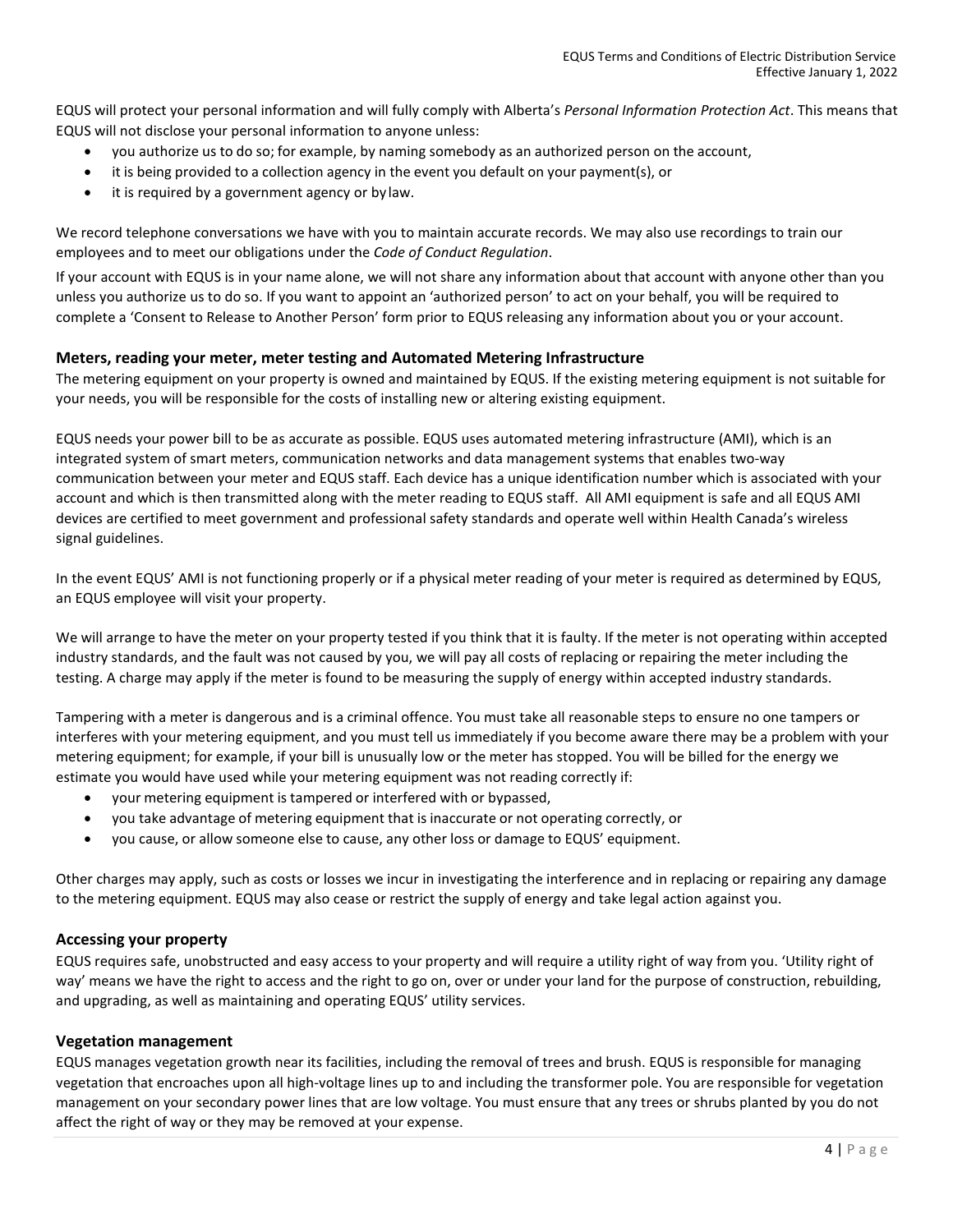#### <span id="page-4-0"></span>**Billing you**

Billing for distribution services will be issued to you by your retailer on behalf of EQUS or directly by EQUS. EQUS may also invoice you directly for other services such as member loans, member contributions, investment riders, or other services covered in these Terms and Conditions.

For additional services, each service will be billed separately.

- Payment is required in full by the due date on the bill.
- In the event you have accrued overdue charges, any payments will be applied first to overdue charges and then to your current bill.
- Payments received by EQUS after the due date will have a late payment charge applied.
- If you think there are any discrepancies with your bill, please contact us immediately. Please note that in the event of any disputes, you are still required to pay the current bill.
- If any payment you make is dishonored by your bank, we will charge a service fee in addition to recovering all other amounts owed to us.

#### <span id="page-4-1"></span>**Your responsibilities to protect EQUS' equipment and facilities**

It is your responsibility to protect EQUS' equipment and facilities that are located on your property. You cannot install any structure that could interfere with the proper and safe operation of our facilities or that does not comply with legislation. You may not modify, change or extend our facilities in any way.

You are also responsible for the maintenance, repair, replacement, enhancement, and safety of all your secondary facilities. You must ensure that your secondary facilities comply with the Canadian Electrical Code and with the EQUS Power Quality Standard. You may not use the service if it causes interference with anyone else's service. At our request, you agree to take whatever action EQUS requires to correct the interference or disturbance; otherwise EQUS is entitled to disconnect your service.

The equipment used to deliver energy to you has a limited capacity. You need to inform us if you expect to substantially increase the amount of electricity you use so that we can determine if your current service is capable of meeting this increased load.

#### <span id="page-4-2"></span>**2 DISCONNECTION**

#### <span id="page-4-3"></span>**Disconnection of your energy supply**

You need to provide us with two business days' notice if you want your service temporarily disconnected, otherwise, you will continue to be responsible for payment of distribution services. Disconnection and re-connection charges will apply. Once the service is temporarily disconnected, you agree to pay a monthly idle service charge.

You can also request to have your service permanently disconnected. Once appropriate arrangements have been made for the disconnection, your final billing will be processed and sent for payment. You will provide us access to your property so that we may remove our facilities at our discretion.

#### <span id="page-4-4"></span>**Disconnection by us for non-payment**

We may disconnect your service if you fail to pay your bill(s) by the due date. We may disconnect the service to the property to which the unpaid bill relates and any other property to which we supply you with services. *During the period of October 15 to April 15, or at any other time that the temperature is forecasted to be below 0 degrees Celsius, EQUS will not completely disconnect your residential or farm classified services for non-payment, but will instead install a load limiting device which limits the amount of electricity used by you.* Unless otherwise agreed in writing, EQUS will not reconnect your service(s) until your account is paid in full.

#### <span id="page-4-5"></span>**Disconnection at request of the retailer**

A retailer can request EQUS to disconnect your service and we are required to comply with this request if it is provided for in the agreement EQUS has with the retailer.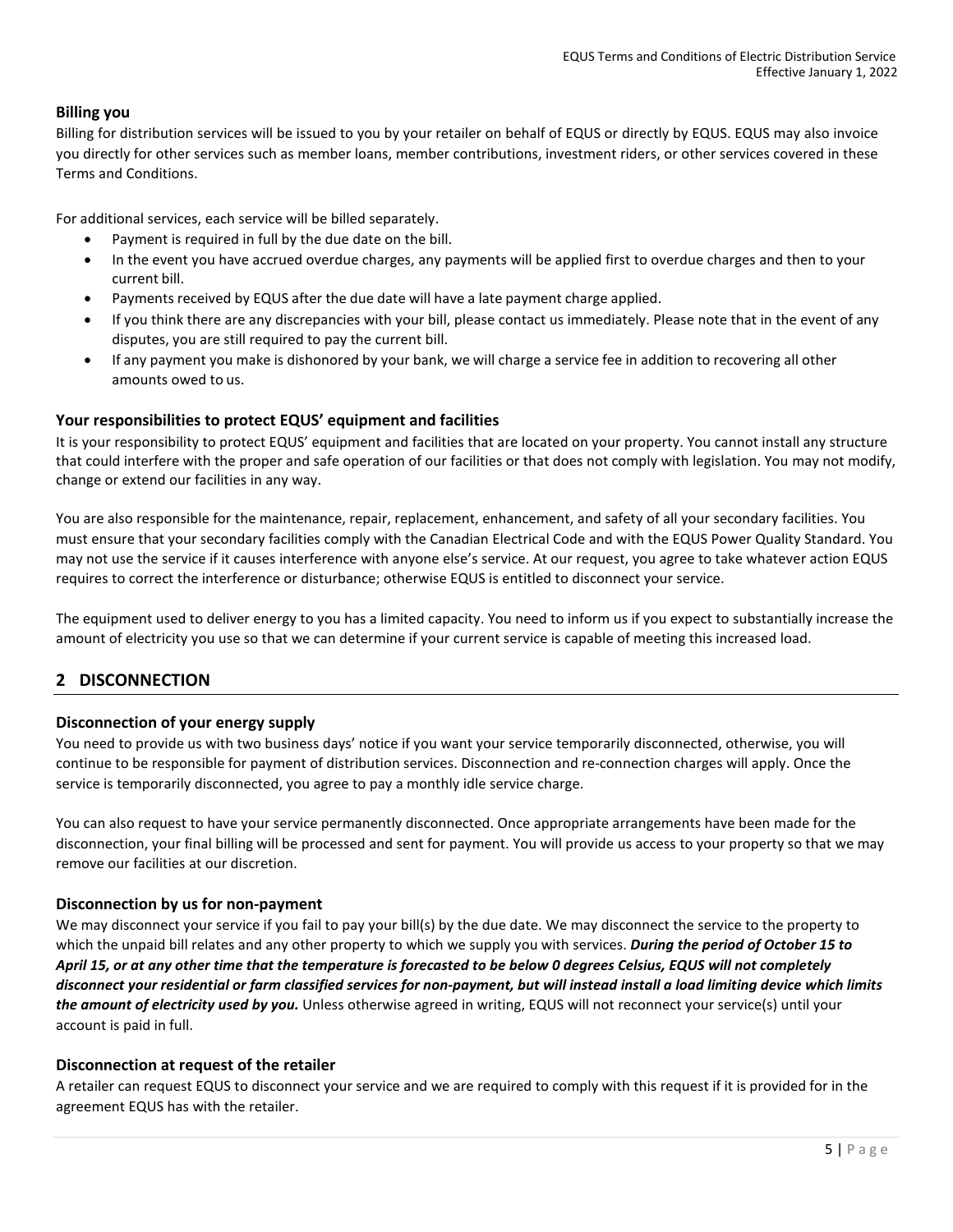#### <span id="page-5-0"></span>**Disconnection for other reasons**

Your service may be disconnected without notice for safety reasons or where we need to protect people or property. We may also disconnect your service if:

- there is reasonable evidence that you have tampered or damaged any of EQUS' facilities,
- there is evidence of theft or other illegal activity,
- any equipment at your property does not comply with the requirements of EQUS' standards,
- there is a member-owned transfer switch on an EQUS transformer pole,
- you deny us reasonable access, or access is not safe, unobstructed and easy,
- you threaten, assault or harass any of our staff, agents, or contractors,
- you have unpaid bills on accounts you hold with us at any other property, or
- you fail to meet any of these Terms andConditions.

If your service is disconnected, you must still pay the full amount outstanding on your account, including any disconnection fees and other charges.

#### <span id="page-5-1"></span>**Disconnection notice**

Except in the case of requested, agreed to, or emergency disconnections, we will give you at least seven days' written notice by regular mail to the mailing address listed on your account of our intent to disconnect your service(s). EQUS will have the right, but not the obligation, to disconnect your service(s) any time thereafter until the circumstances causing the disconnection are corrected, such correction to be determined solely by EQUS.

#### <span id="page-5-2"></span>**3 CONSTRUCTION**

#### <span id="page-5-3"></span>**Building your new service or changing your existing service**

EQUS invests in new construction of power lines for our members. For new services or changes to your existing service, we will complete the design of your service requirements and our construction division will provide you with a quotation for construction. Your quote for construction will include:

- the cost to either build the line extension for you or modify your existing service,
- any high-cost line share, if your new service extension is connecting directly to an existing high-cost line,
- the cost to upgrade EQUS' facilities if required, and
- any construction costs required by another utility to facilitate your new service.

EQUS will construct facilities on your property that serve more than one member only upon consultation with you, and only if it is determined by EQUS to be the most economically viable option.

Some credits may apply which would reduce your costs such as:

- a rebuild credit for existing equipment, or
- investments made by EQUS to the cost of your service.

EQUS offers a loan to those members who qualify, designed to assist in minimizing initial costs for construction. Recovery of this loan includes a repayment schedule, including applicable interest charges, with repayment terms to a maximum of 180 months. We secure this investment by registering an encumbrance on your property until the loan is fully paid.

#### <span id="page-5-4"></span>**Electric Service Agreements (ESA)**

An Electric Service Agreement (ESA) will be required for all new services with an installed capacity equal to or greater than 75 kVA and may be registered on the land title if the applicant is the land owner. If the applicant is not the land owner, other forms of security may be required. New Services with an installed capacity less than 75 kVA may, at EQUS' discretion, require a member to sign an ESA with EQUS.

The contract term and all other contractual obligations under the ESA continue in effect until such time as the ESA is either renegotiated or terminated by the party.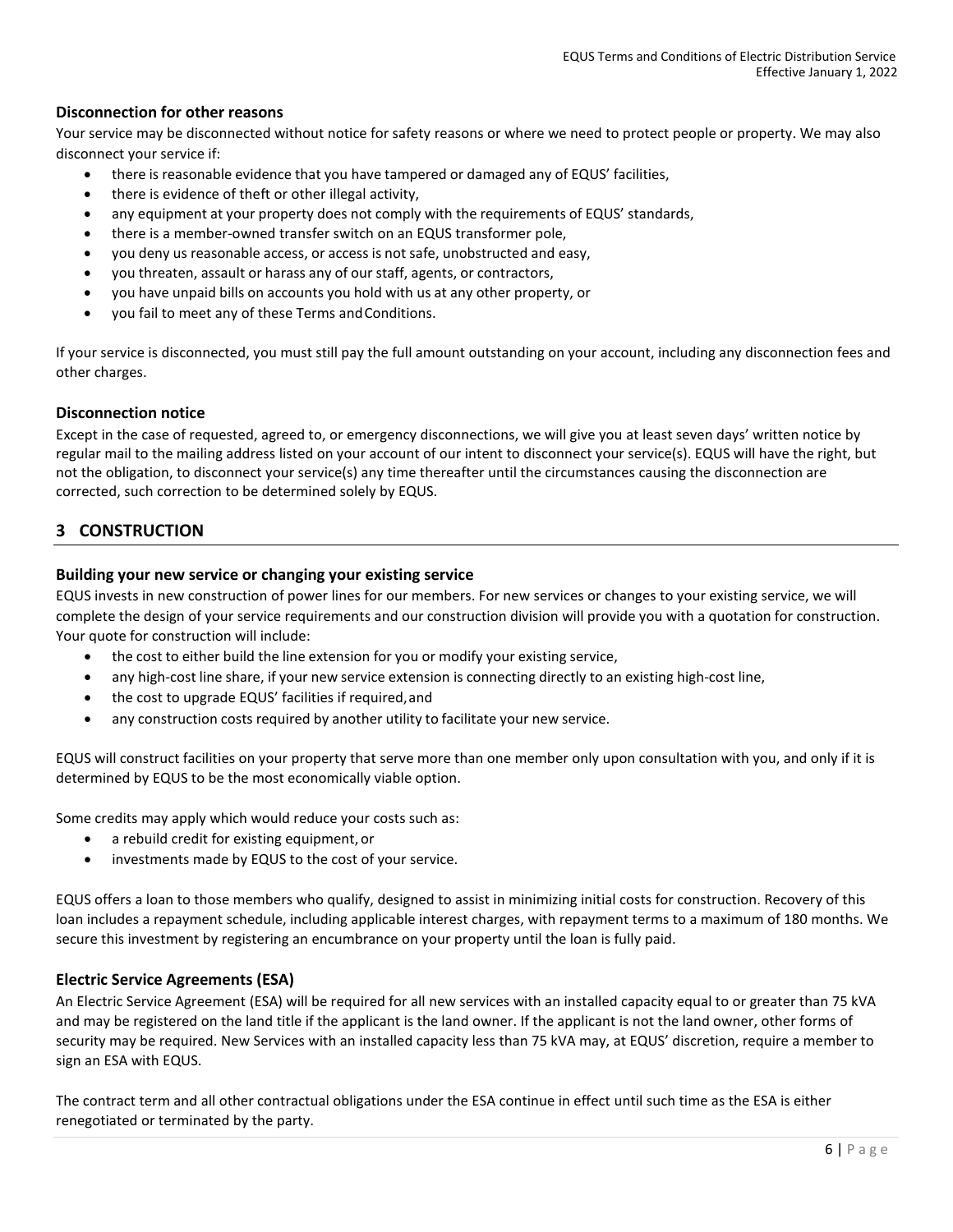#### <span id="page-6-0"></span>**Transfer of Contractual Obligations**

All services, whether or not they require EQUS' assignment consent, that are transferred or assigned to, or used or assumed by, a person taking over the operation or use of the member's facilities, including without limitation, any affiliate or successor to the

previous member and, if applicable, the registered owner, from time to time, of the land on which the facilities are located, shall be subject to the terms of the Electric Service Agreement(s) of the previous member(s), along with the billing and demand history. Any change in service requirements as a result of such transfer or assignment shall be made in accordance with the Terms and Conditions. The existing contractual arrangements will remain in place until any new agreements have been approved and accepted by both parties. It is the sole responsibility of the person who is taking over the use or operation of an existing service to undertake through due diligence with respect to the existence of, and all terms of, any existing Electric Service Agreements associated with the service.

#### <span id="page-6-1"></span>**Paperwork and payment**

Once you have decided to proceed with construction, you will need to come into your local Area Office to sign all of the necessary documentation. Once the paperwork is completed and you have made payment, we will schedule a date for your construction. Construction typically occurs within six (6) to eight (8) weeks.

If after the original scope of work is determined, you decide that the original plans do not best meet your needs, any changes to the original design and estimate will require a Change of Work Order to be signed by you. The revised work order will also set out any additional payment required prior to EQUS starting construction. If you cancel construction, you will be responsible for any stranded costs incurred by us.

#### <span id="page-6-2"></span>**High-cost line share**

If your new service connects directly to an existing high-cost line, you will share in the cost of that line.

#### <span id="page-6-3"></span>**Rebuild benefit**

If you make changes to your existing power service that results in new equipment being installed, you may be eligible to receive a discount on the cost of your requested changes. EQUS recognizes that we may also benefit by the service upgrade you require and we want to pass this benefit onto you. Potential credits are based on the age of the service and are applied to your construction costs.

#### <span id="page-6-4"></span>**Loans**

EQUS offers financing in the form of a member loan to members who are landowners for the construction of new EQUS distribution facilities, modifications to existing distribution facilities, any transfers of distribution service to EQUS and for the purchase and installation of approved micro-generation units. If a member loan is approved for you, EQUS will provide you with an initial cost of credit disclosure statement setting out the principal amount of the loan, the amortization period, the nature of any charges applicable and an acknowledgement whereby you agree to pay all initial and monthly charges as billed by EQUS. Any member loan provided to you will form part of your monthly utility bill.

You agree to follow any terms and conditions of financing set by EQUS in any member loan, and you also understand that any facilities installed at your service site remain subject to these Terms and Conditions of Distribution service.

#### <span id="page-6-5"></span>**Yard lights**

If you would like a yard light installed at your property, we will install and maintain a yard light for a nominal monthly fee.

#### <span id="page-6-6"></span>**4 GENERAL**

#### <span id="page-6-7"></span>**Continuous supply and interruption**

EQUS may not be able to provide a continuous and uninterrupted supply of energy to your property due to circumstances or events beyond our control. We are unable to give advance notice of sudden, unplanned interruptions but we will use our best efforts to notify you at least two days in advance of any planned interruptions. Some examples of planned interruptions include the facilitation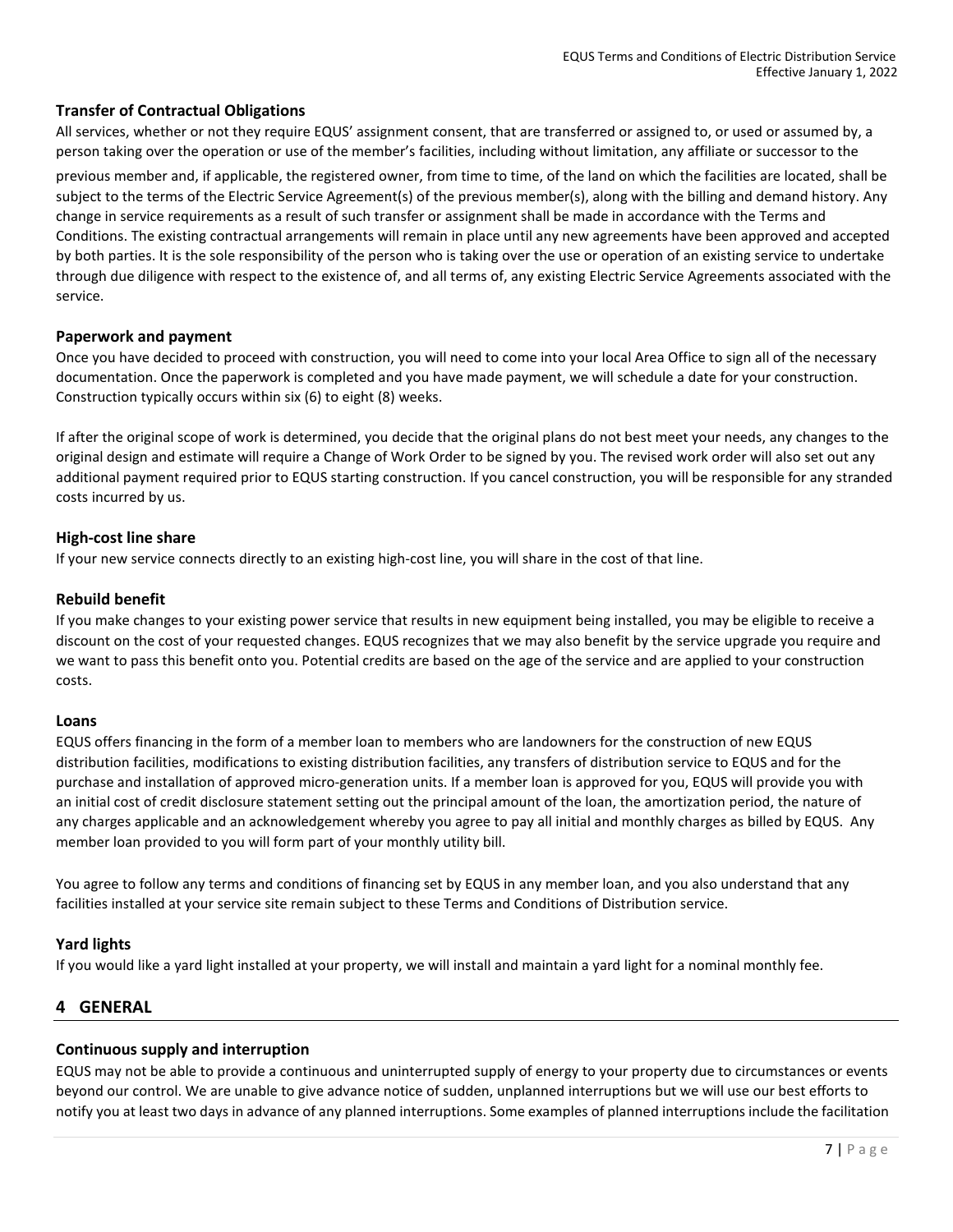of construction, the installation, maintenance, repair, replacement or inspection of any of EQUS' facilities or activities to maintain the safety and reliability of the distribution system.

Where nature, acts of God, or other extraordinary forces (such as war or labour disputes) outside EQUS' or your control prevent us from providing a continuous supply of energy, our responsibilities will be relieved and suspended during the duration of the circumstance(s). EQUS will not be liable for any failure to perform its obligations under these Terms and Conditions. We will give you as much notice as reasonably possible in the event of such occurrences.

Following an interruption, we will resume the supply of your energy as soon as we reasonably can.

#### <span id="page-7-0"></span>**Liability of EQUS**

To the extent permitted by law, EQUS is not liable for any loss, injury, damage, expense, charge, cost or liability of any kind, whether from direct, indirect, special or consequential nature; except for direct damages to your property caused by the negligent acts or omissions of EQUS, its employees or agents or caused by any failure or defect in the provision of service by EQUS to you. Indirect, special or consequential loss, injury or damage includes loss of revenue, loss of profits, loss of earnings, loss of production, loss of contract, cost of purchased or replacement capacity and energy, cost of capital, loss of use of any facilities or property, or any other similar damage or loss whatsoever, arising out of or in any way connected with the failure, defect, fluctuation, reduction or interruption in the provision of service to you.

#### <span id="page-7-1"></span>**Contacting you**

Any notice, bill or other communication we send to you will be either:

- delivered to your service site;
- mailed to the last postal address you have provided to us;
- sent to the latest fax number you have given us; or
- emailed to you at the latest email address you supplied to us.

Our notices or bills are deemed to be received by you:

- on the day of delivery if delivered to your servicesite;
- three days after being posted to you; or
- on the day of being sent (without a notice of rejection) if we faxed or emailedthem.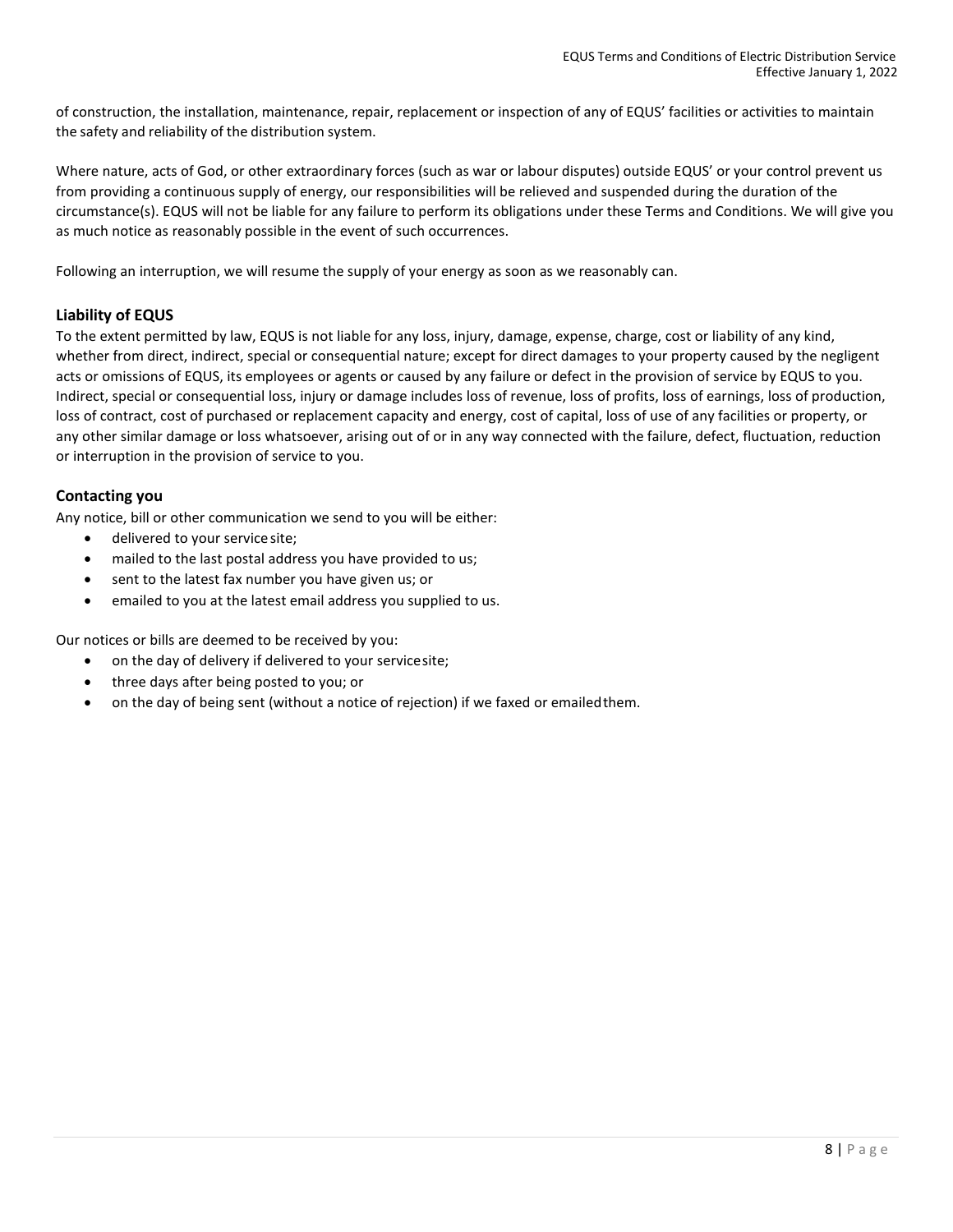#### <span id="page-8-0"></span>**APPENDIX A: SERVICE FEES**

EQUS invoices for services in addition to our monthly Distribution Tariff, as follows (GST will be added to all amounts):

| Member deposits (Where applicable)                                                                                                    |                       |
|---------------------------------------------------------------------------------------------------------------------------------------|-----------------------|
| Deposit                                                                                                                               | \$250.00              |
| (Minimum deposit fee of \$250 or two month's average billing<br>(whichever is greater); no interest is paid on deposits held by EQUS. |                       |
|                                                                                                                                       |                       |
| Reconnection/disconnection of service (Per visit)                                                                                     |                       |
| During regular business hours, call received by 4 p.m.                                                                                | \$115.00              |
| Weekends, holidays and after hours (4 p.m. to 8 a.m.)<br>$\bullet$                                                                    | \$230.00              |
| <b>Metering fees</b>                                                                                                                  |                       |
| Meter test (per meter tested and if meter is accurate)<br>$\bullet$                                                                   | \$150.00              |
| Digital meter request<br>$\bullet$                                                                                                    | \$200.00              |
| Off-cycle meter read<br>$\bullet$                                                                                                     | \$115.00              |
| Interval metering monthly fee<br>$\bullet$                                                                                            | \$Actual Cost         |
| (Interval Meter request determined on a per site visit, including all                                                                 |                       |
| capital and installation costs)                                                                                                       |                       |
| Meter disputes, which includes a meter test, determined to be the                                                                     | \$Actual Cost         |
| Member's facilities and not EQUS facilities, all costs will be the                                                                    |                       |
| Responsibility of the member                                                                                                          |                       |
| Fault visit (if fault proves NOT to be supply or metering problem)                                                                    |                       |
| During regular business hours, call received by 4 p.m.                                                                                | \$115.00              |
| Weekends, holidays and after hours (4 p.m. to 8 a.m.)                                                                                 | \$230.00              |
| <b>Vegetation</b>                                                                                                                     |                       |
| Trimming charges billed on an hourly basis                                                                                            | \$150.00 per hour     |
| <b>Value added services</b>                                                                                                           |                       |
| Member loan billed monthly and based on loan amount<br>$\bullet$                                                                      |                       |
| Yard light operating fee per month<br>$\bullet$                                                                                       | \$7.89                |
| Renewable energy credits (Monthly cost per REC)<br>$\bullet$                                                                          | \$20.00               |
| Operation Round-Up<br>$\bullet$                                                                                                       | \$Varies (GST Exempt) |
| (Distribution Tariff "Rounded Up" to next dollar amount)                                                                              |                       |
| <b>Administration</b>                                                                                                                 |                       |
| Dishonored payment                                                                                                                    | \$30.00               |
| Late payment fee<br>$\bullet$                                                                                                         | 2% per month          |
| On site debt collection fee                                                                                                           | \$115.00              |
| On-site debt notification fee (Doorknocker)                                                                                           | \$115.00              |
| Switching fee, per site (Voluntary switch to retailer)                                                                                | \$150.00              |
| Additional Member Usage Information                                                                                                   | \$25.00 / Hr          |
| Copy of invoice or transactions/consumption history                                                                                   | \$25.00               |
|                                                                                                                                       |                       |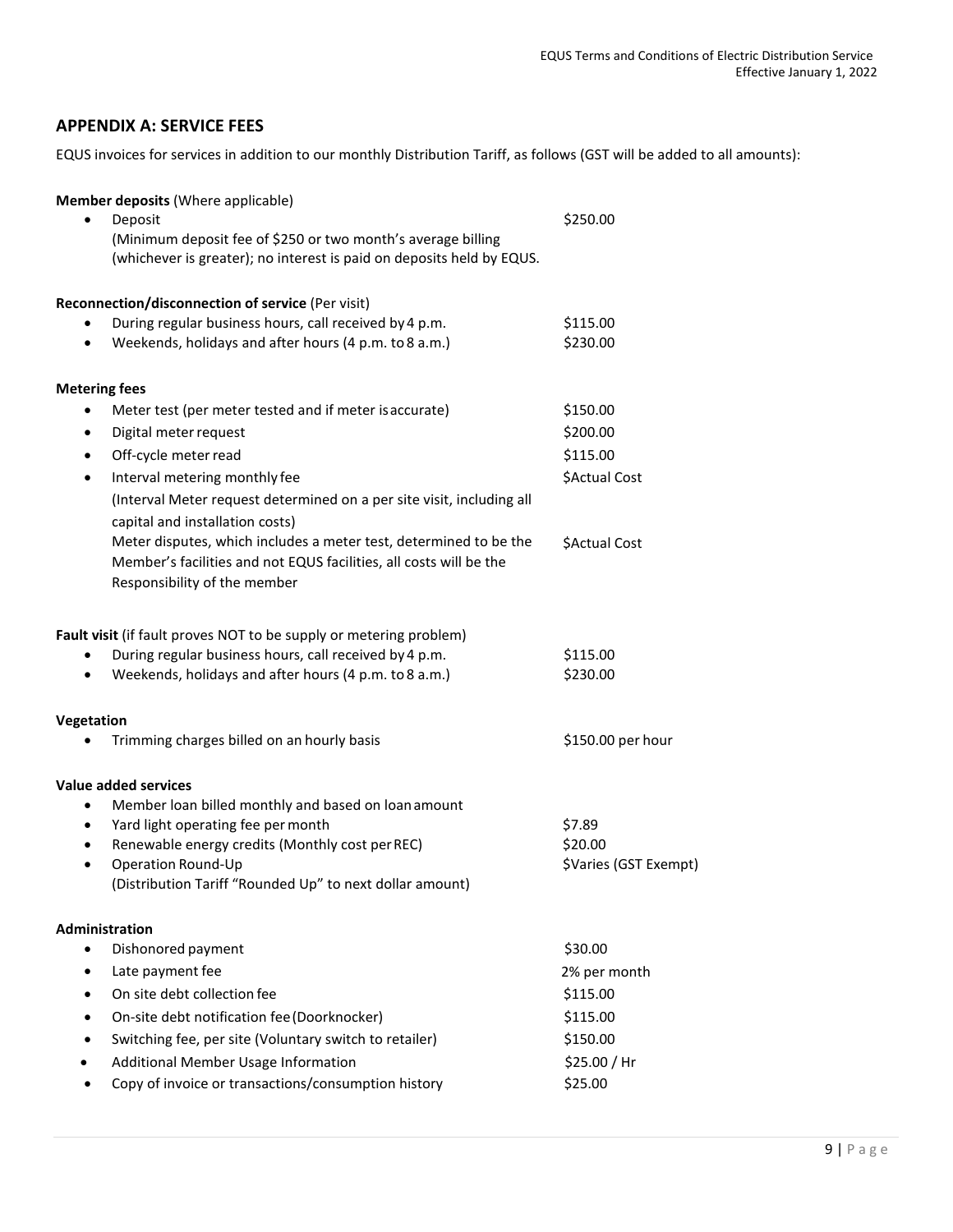#### **APPENDIX B: SCHEDULE OF RATES**

### **2022 Rate Schedule**

### Effective January 1, 2022

| Rate 370 - Rural Service                                                                                                   |                                                                                                                                        |         |               |               |          |                                                                                                                                       |  |  |
|----------------------------------------------------------------------------------------------------------------------------|----------------------------------------------------------------------------------------------------------------------------------------|---------|---------------|---------------|----------|---------------------------------------------------------------------------------------------------------------------------------------|--|--|
| <b>Rate 370</b>                                                                                                            | 5 kVA                                                                                                                                  | 7.5 kVA | 10 kVA        | 15 kVA        | 25 kVA   | >25 kVA                                                                                                                               |  |  |
| <b>Monthly Operating</b>                                                                                                   | \$75.62                                                                                                                                | \$88.97 | \$102.15      | \$132.36      | \$180.99 | \$6.00                                                                                                                                |  |  |
| Minimum kVA billed on all services is 35 Amps or 5 kVA.                                                                    |                                                                                                                                        |         |               |               |          |                                                                                                                                       |  |  |
| Demand services are billed at a minimum of 65% of the transformer capacity or 25 kVA - whichever is greater.               |                                                                                                                                        |         |               |               |          |                                                                                                                                       |  |  |
| Demand services with a minimum demand of 650 kVA or greater will be billed \$5.77 per kVA for all kVA in excess of 25 kVA. |                                                                                                                                        |         |               |               |          |                                                                                                                                       |  |  |
|                                                                                                                            | Rate 372 - Idle Rate for Rural Service                                                                                                 |         |               |               |          |                                                                                                                                       |  |  |
| <b>Rate 372</b>                                                                                                            | 5 kVA                                                                                                                                  | 7.5 kVA | <b>10 kVA</b> | <b>15 kVA</b> | 25 kVA   | >25 kVA                                                                                                                               |  |  |
| <b>Monthly Operating</b>                                                                                                   | \$56.71                                                                                                                                | \$66.72 | \$76.62       | \$99.27       | \$135.73 | \$4.51                                                                                                                                |  |  |
|                                                                                                                            | Idle Service is available to members that select to cease energy consumption for a period of time and request that the electric supply |         |               |               |          |                                                                                                                                       |  |  |
| facilities are left in place.                                                                                              |                                                                                                                                        |         |               |               |          |                                                                                                                                       |  |  |
| Monthly service charges are based on the kVA of capacity.                                                                  |                                                                                                                                        |         |               |               |          |                                                                                                                                       |  |  |
| Demand services are billed at a minimum of 65% of the transformer capacity or 25 kVA - whichever is greater.               |                                                                                                                                        |         |               |               |          |                                                                                                                                       |  |  |
|                                                                                                                            | Rate 375 - Rural Residential Subdivision Service                                                                                       |         |               |               |          |                                                                                                                                       |  |  |
|                                                                                                                            | Rate 375 applies to services within a rural subdivision. The subdivision must have a minimum of 3 services within.                     |         |               |               |          |                                                                                                                                       |  |  |
| <b>Monthly Operating</b>                                                                                                   |                                                                                                                                        |         |               |               |          |                                                                                                                                       |  |  |
| Monthly service charge per service within the subdivision                                                                  |                                                                                                                                        |         | \$24.02       |               |          |                                                                                                                                       |  |  |
| All kWh Delivered                                                                                                          |                                                                                                                                        |         | 2.25¢/kWh     |               |          |                                                                                                                                       |  |  |
| The monthly rate minimum for a service in a rural residential subdivision is \$24.02.                                      |                                                                                                                                        |         |               |               |          |                                                                                                                                       |  |  |
| Rate 377 – Rural Residential Service                                                                                       |                                                                                                                                        |         |               |               |          |                                                                                                                                       |  |  |
|                                                                                                                            |                                                                                                                                        |         |               |               |          | Rate 377 applies to residential services that are used for domestic purposes only with a maximum operating demand of 10 kVA and       |  |  |
| usage not to exceed 8,000 kWh's each calendar year.                                                                        |                                                                                                                                        |         |               |               |          |                                                                                                                                       |  |  |
| <b>Monthly Operating</b>                                                                                                   |                                                                                                                                        |         |               |               |          |                                                                                                                                       |  |  |
| Monthly service charge per service                                                                                         |                                                                                                                                        |         | \$30.83       |               |          |                                                                                                                                       |  |  |
| Rate 470 - Grain Dryer Service                                                                                             |                                                                                                                                        |         |               |               |          |                                                                                                                                       |  |  |
| <b>Rate 470</b>                                                                                                            | 5 kVA                                                                                                                                  | 7.5 kVA | 10 kVA        | 15 kVA        | 25 kVA   | >25 kVA                                                                                                                               |  |  |
| <b>Monthly Operating</b>                                                                                                   | \$49.81                                                                                                                                | \$59.10 | \$68.47       | \$90.49       | \$120.45 | \$3.31                                                                                                                                |  |  |
| Minimum kVA billed on all services is 35 Amps or 5 kVA.                                                                    |                                                                                                                                        |         |               |               |          |                                                                                                                                       |  |  |
| Demand services are billed at a minimum of 65% of the transformer capacity or 25 kVA - whichever is greater.               |                                                                                                                                        |         |               |               |          |                                                                                                                                       |  |  |
|                                                                                                                            |                                                                                                                                        |         |               |               |          | Grain dryer rate is only available for use during August through January only. Grain dryer services placed on idle will be billed the |  |  |
| applicable distribution tariff as defined in Rate 470.                                                                     |                                                                                                                                        |         |               |               |          |                                                                                                                                       |  |  |
| Rate 570 – Irrigation Service                                                                                              |                                                                                                                                        |         |               |               |          |                                                                                                                                       |  |  |
| <b>Rate 570</b>                                                                                                            | 10 kVA                                                                                                                                 | 15 kVA  | 25 kVA        | 30 kVA        | 35 kVA   |                                                                                                                                       |  |  |
| <b>Monthly Operating</b>                                                                                                   | \$50.35                                                                                                                                | \$74.83 | \$103.23      | \$132.65      | \$151.15 |                                                                                                                                       |  |  |
| Irrigation services with a transformer capacity >than 35 kVA are billed at a minimum of 90% of the transformer capacity.   |                                                                                                                                        |         |               |               |          |                                                                                                                                       |  |  |
| Irrigation services > than 35 kVA, up to and including 75 kVA, will be billed at \$151.15 plus \$4.36 per kVA per month.   |                                                                                                                                        |         |               |               |          |                                                                                                                                       |  |  |

Irrigation services > than 75 kVA will be billed at \$151.15 plus \$4.01 per kVA per month.

Irrigation rate is only available for use during May through October only. Irrigation services placed on idle will be billed the applicable distribution tariff as defined in Rate 570.